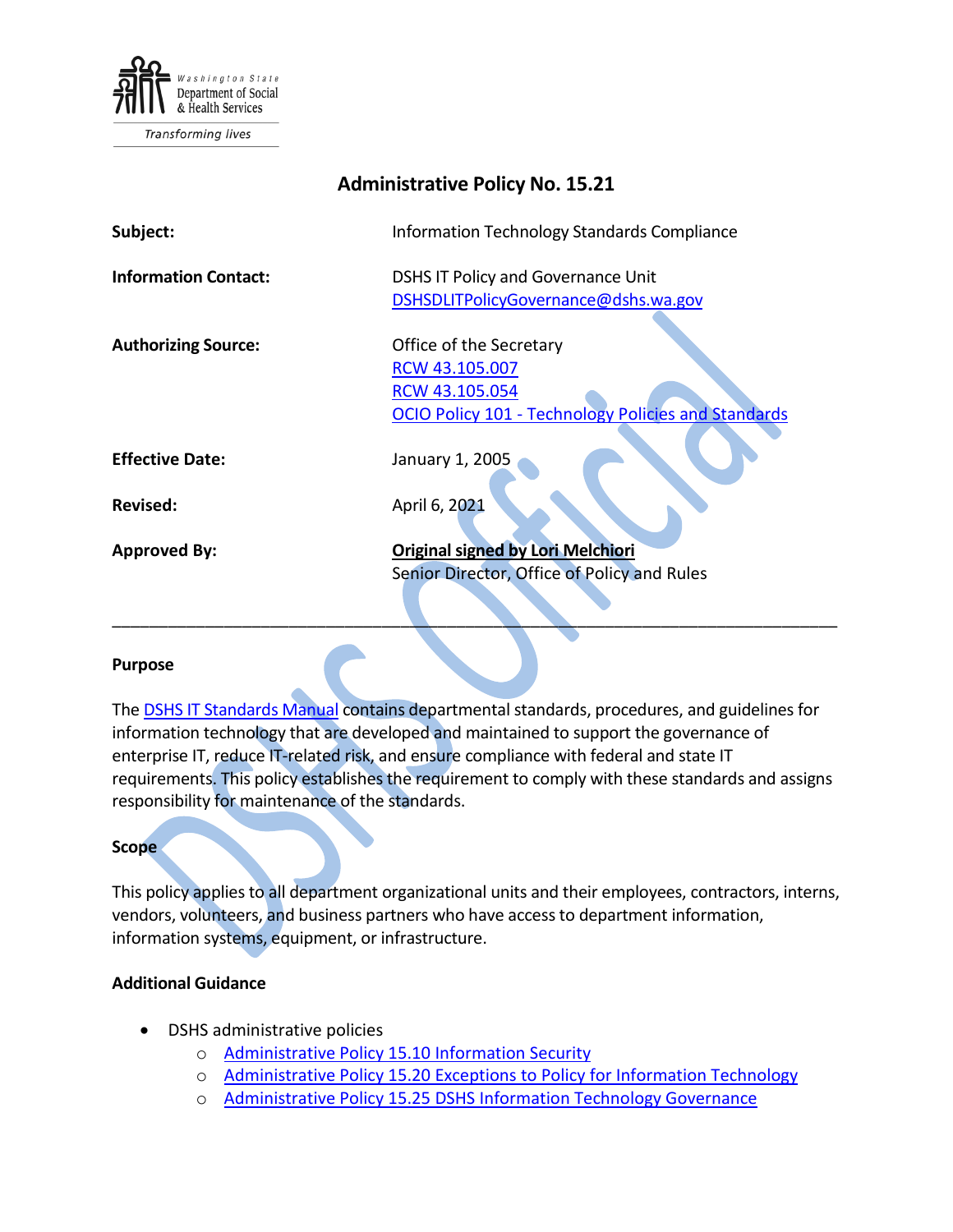Administrative Policy No. 15.21 April 6, 2021 Page 2

> • For details on how IT standards, processes, and guidelines are developed and approved, and how DSHS staff may initiate changes or ask questions about the standards, refer to the [Development and Approval Process page](http://intra.dshs.wa.lcl/itstandards/approval.stm) in the DSHS IT Standards Manual, or contact **DSHS IT Policy and Governance**.

# **Definitions**

**DSHS Chief Information Officer (CIO)** – The individual in the DSHS Enterprise Technology division with executive authority who serves as DSHS's principal advisor on the effective application of information technology to meet business needs.

**Washington State Office of the Chief Information Officer (OCIO)** – Sets information technology policy and direction for the State of Washington. The State CIO is a member of the Governor's Executive Cabinet and advisor to the Governor on technology issues.

## **Policy Requirements**

- A. All organizational units within DSHS and their employees, contractors, interns, vendors, volunteers, and business partners who have access to department information, information systems, equipment, or infrastructure must comply with the information technology standards contained in the **DSHS IT Standards Manual**.
- B. Exceptions to DSHS IT standards must be requested using the Information Technology Exception Request form [\(DSHS 05-240\)](http://forms.dshs.wa.lcl/formDetails.aspx?ID=54623) and process outlined in **Administrative Policy** [15.20.](http://one.dshs.wa.lcl/Policies/Administrative/DSHS-AP-15-20.pdf)

## **Roles and Responsibilities**

- A. The IT Policy and Governance unit within DSHS's Enterprise Technology division is responsible for maintaining the **DSHS IT Standards Manual**, on behalf of the DSHS CIO.
- B. Administrations are responsible for:
	- 1. Complying with all published DSHS IT policies and standards and related OCIO IT policies and standards;
	- 2. Requesting a waiver for any DSHS or OCIO IT policies or standards they are unable to comply with.
		- a. Waivers are granted by the DSHS Chief Information Officer or the Washington State Office of the Chief Information Officer. See [Administrative](http://one.dshs.wa.lcl/Policies/Administrative/DSHS-AP-15-20.pdf)  [Policy 15.20 Exceptions to Policy for Information Technology](http://one.dshs.wa.lcl/Policies/Administrative/DSHS-AP-15-20.pdf) for instructions on how to request a waiver.
- C. DSHS employees, contractors, interns, vendors, volunteers, and business partners who